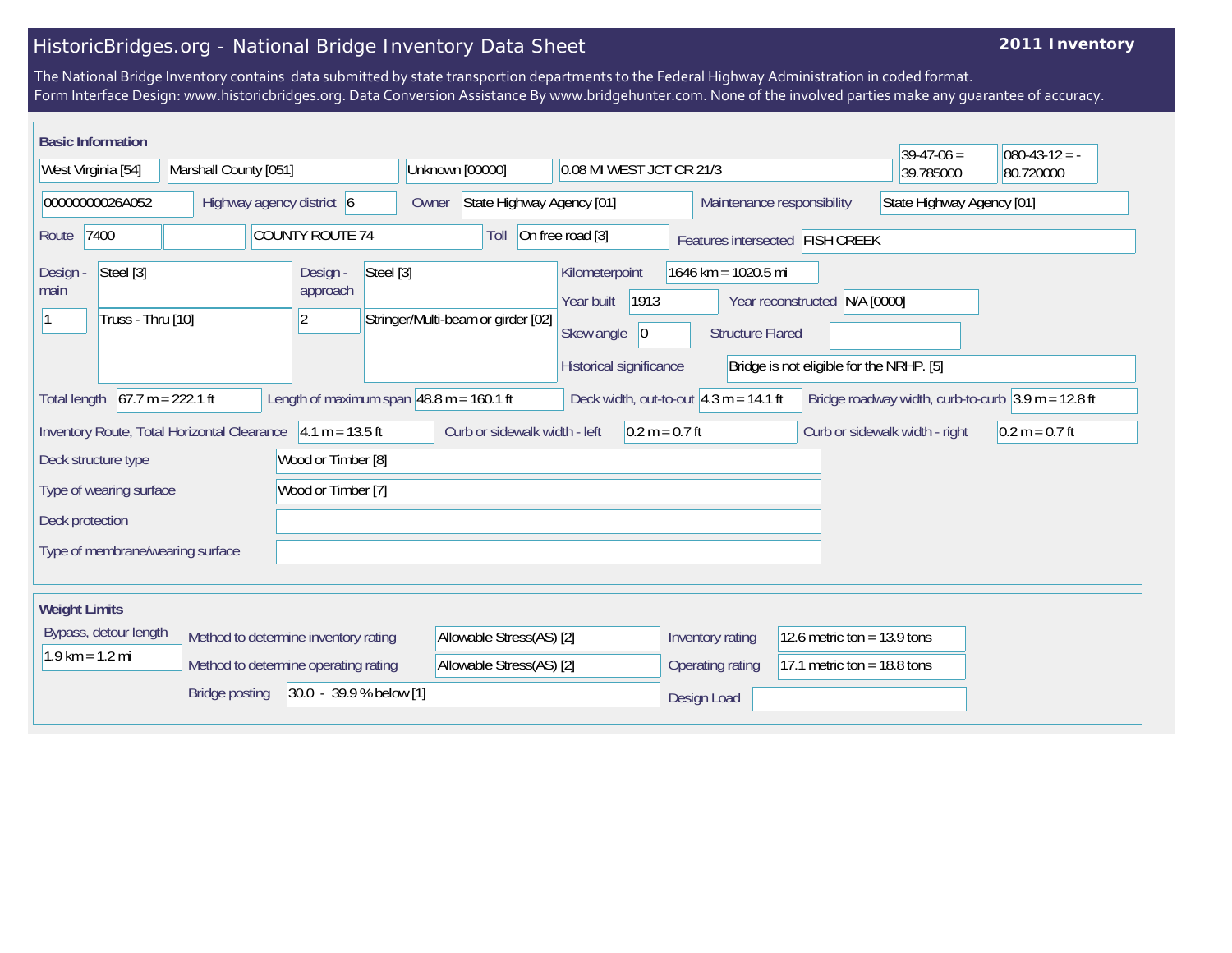| <b>Functional Details</b>                                                                                |                                                                                         |
|----------------------------------------------------------------------------------------------------------|-----------------------------------------------------------------------------------------|
| Average daily truck traffi   0<br>100<br>Average Daily Traffic                                           | Year 2008<br>2028<br>$ 143\rangle$<br>Future average daily traffic<br>%<br>Year         |
| Major Collector (Rural) [07]<br>Road classification                                                      | Approach roadway width<br>Lanes on structure 1<br>$5.5 m = 18.0 ft$                     |
| Type of service on bridge Highway [1]                                                                    | Direction of traffic One lane bridge for 2 - way traffic [3]<br>Bridge median           |
| No parallel structure exists. [N]<br>Parallel structure designation                                      |                                                                                         |
| Type of service under bridge<br>Waterway [5]                                                             | Navigation control<br>$ 0\rangle$<br>Lanes under structure                              |
| $0 = N/A$<br>Navigation vertical clearanc                                                                | Navigation horizontal clearance $ 0 = N/A$                                              |
| Minimum navigation vertical clearance, vertical lift bridge                                              | $6.09 m = 20.0 ft$<br>Minimum vertical clearance over bridge roadway                    |
| Minimum lateral underclearance reference feature Feature not a highway or railroad [N]                   |                                                                                         |
| Minimum lateral underclearance on right $99.9 =$ Unlimited                                               | Minimum lateral underclearance on left $0 = N/A$                                        |
| Minimum Vertical Underclearance $ 0 = N/A$                                                               | Minimum vertical underclearance reference feature Feature not a highway or railroad [N] |
| Appraisal ratings - underclearances N/A [N]                                                              |                                                                                         |
|                                                                                                          |                                                                                         |
| <b>Repair and Replacement Plans</b>                                                                      |                                                                                         |
| Type of work to be performed                                                                             | Work to be done by contract [1]<br>Work done by                                         |
| Replacement of bridge or other structure because<br>of substandard load carrying capacity or substantial | Bridge improvement cost<br>521000<br>489000<br>Roadway improvement cost                 |
| bridge roadway geometry. [31]                                                                            | $79.2 m = 259.9 ft$<br>Length of structure improvement<br>Total project cost<br>1010000 |
|                                                                                                          | Year of improvement cost estimate<br>2009                                               |
|                                                                                                          | Border bridge - state<br>Border bridge - percent responsibility of other state          |
|                                                                                                          | Border bridge - structure number                                                        |